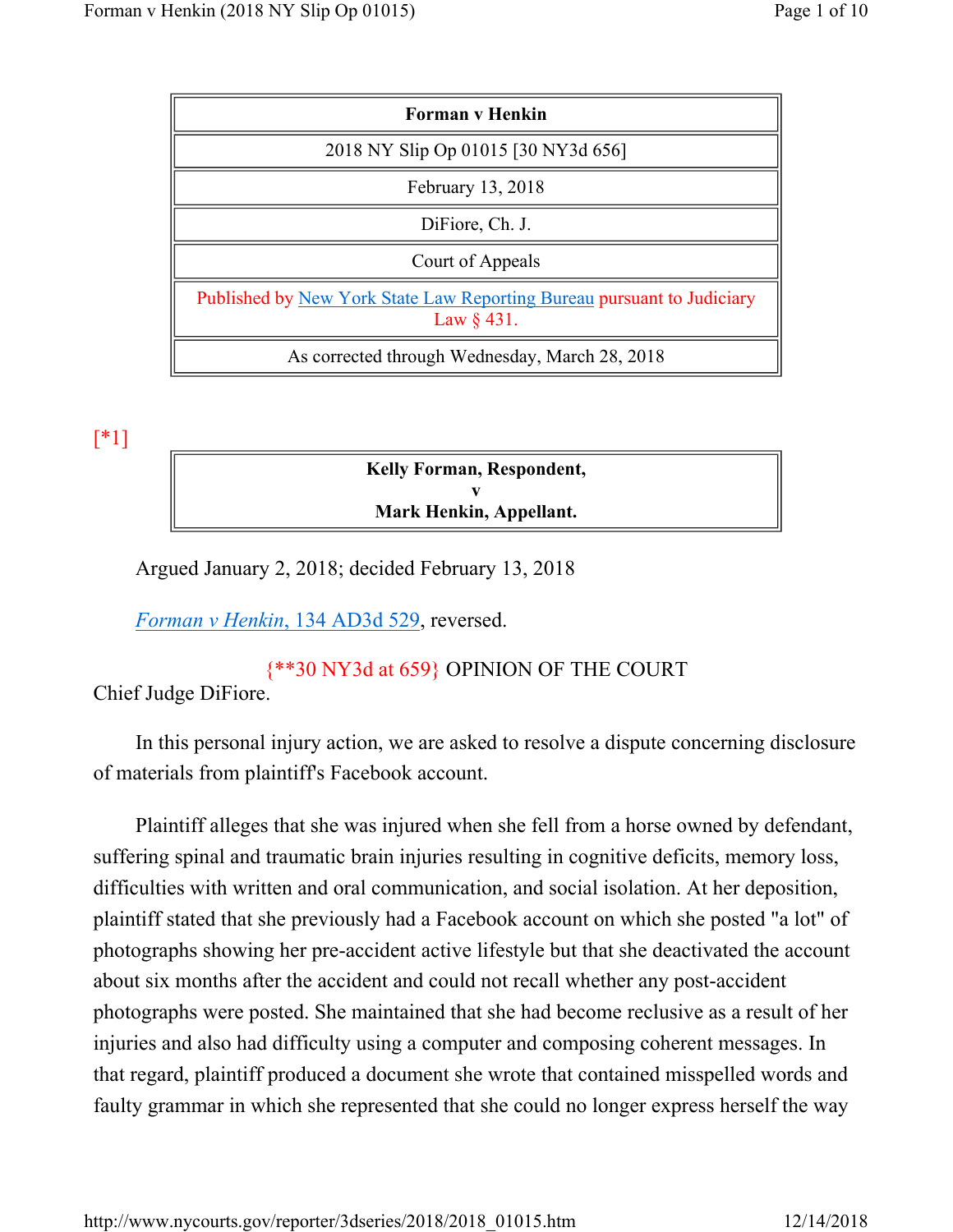she did before the accident. She contended, in particular, that a simple email could take hours to write because she had to go over written material several times to make sure it made sense.

Defendant sought an unlimited authorization to obtain plaintiff's entire "private" Facebook account, contending the photographs and written postings would be material and necessary to his defense of the action under CPLR 3101 (a). When plaintiff failed to provide the authorization (among other outstanding discovery), defendant moved to compel, asserting that the Facebook material sought was relevant to the scope of plaintiff's injuries and  $\lceil *2 \rceil$  her credibility. In support of the motion, defendant noted that plaintiff alleged that she was quite active before the accident and had posted photographs on Facebook reflective of that fact, thus affording a basis to conclude her Facebook account would contain evidence relating to her activities. Specifically, defendant cited the claims that plaintiff can no longer cook, travel, participate in sports, horseback ride, go to the movies, attend the theater, or go boating, contending that photographs and messages she posted on Facebook would{\*\*30 NY3d at 660} likely be material to these allegations and her claim that the accident negatively impacted her ability to read, write, word-find, reason and use a computer.

Plaintiff opposed the motion arguing, as relevant here, that defendant failed to establish a basis for access to the "private" portion of her Facebook account because, among other things, the "public" portion contained only a single photograph that did not contradict plaintiff's claims or deposition testimony. Plaintiff's counsel did not affirm that she had reviewed plaintiff's Facebook account, nor allege that any specific material located therein, although potentially relevant, was privileged or should be shielded from disclosure on privacy grounds. At oral argument on the motion, defendant reiterated that the Facebook material was reasonably likely to provide evidence relevant to plaintiff's credibility, noting for example that the timestamps on Facebook messages would reveal the amount of time it takes plaintiff to write a post or respond to a message. Supreme Court inquired whether there is a way to produce data showing the timing and frequency of messages without revealing their contents and defendant acknowledged that it would be possible for plaintiff to turn over data of that type, although he continued to seek the content of messages she posted on Facebook.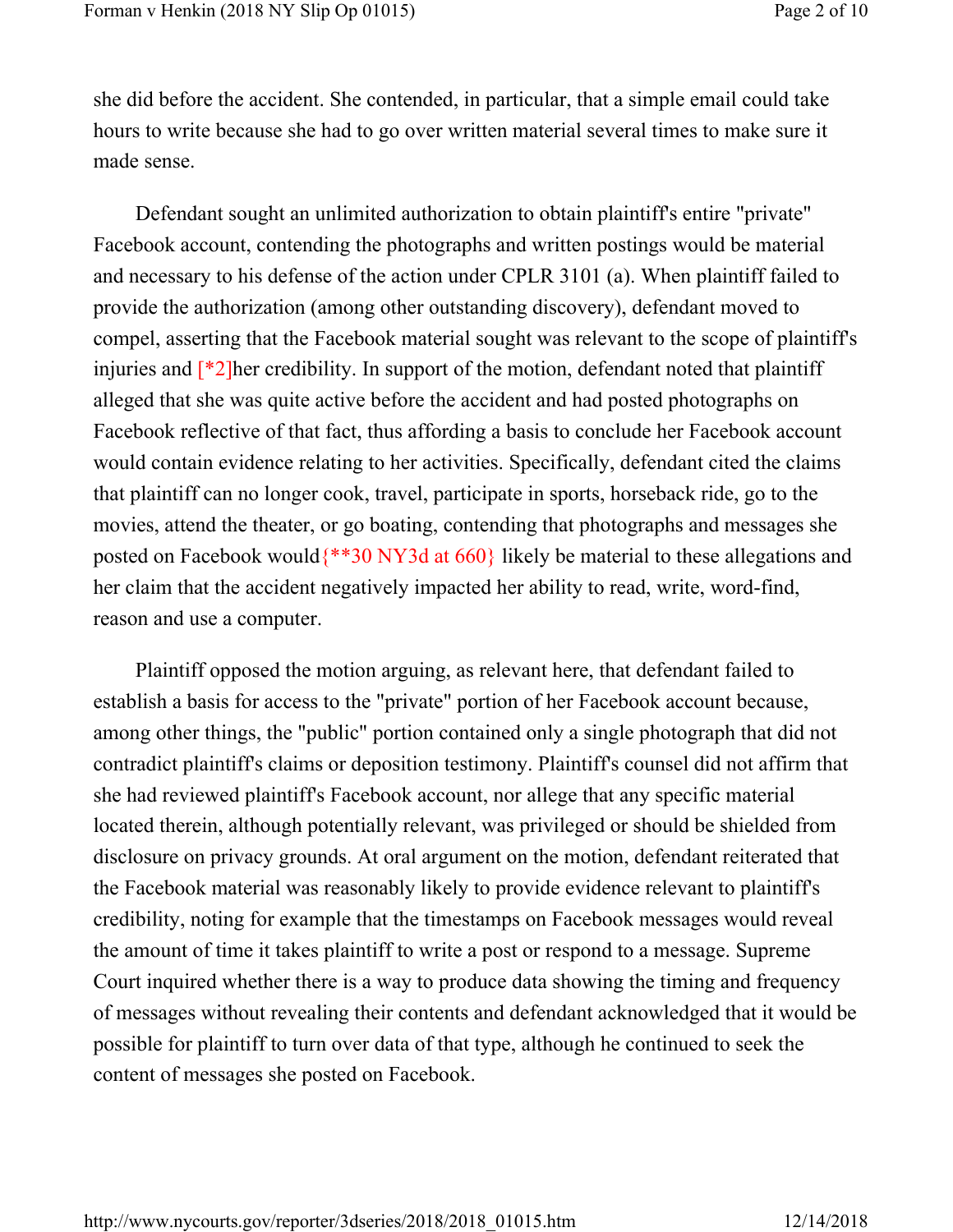Supreme Court granted the motion to compel to the limited extent of directing plaintiff to produce all photographs of herself privately posted on Facebook prior to the accident that she intends to introduce at trial, all photographs of herself privately posted on Facebook after the accident that do not depict nudity or romantic encounters, and an authorization for Facebook records showing each time plaintiff posted a private message after the accident and the number of characters or words in the messages (2014 NY Slip Op 30679[U] [2014]). Supreme Court did not order disclosure of the content of any of plaintiff's written Facebook posts, whether authored before or after the accident.

Although defendant was denied much of the disclosure sought in the motion to compel, only plaintiff appealed to the Appellate Division.<sup>[FN1]</sup> On that appeal, the Court modified by limiting disclosure to photographs posted on Facebook that{\*\*30 NY3d at 661} plaintiff intended to introduce at trial (whether pre- or post-accident) and eliminating the authorization permitting defendant to obtain data relating to post-accident messages, and otherwise affirmed (134 AD3d 529 [2015]). Two Justices dissented, concluding defendant was entitled to broader access to plaintiff's Facebook account and calling for reconsideration of that Court's recent precedent addressing disclosure of social media information as unduly restrictive and inconsistent with New York's policy of open discovery. The Appellate Division granted defendant leave to appeal to this Court, asking whether its order was properly made. We reverse, reinstate Supreme Court's order and answer that question in the negative.

Disclosure in civil actions is generally governed by CPLR 3101 (a), which directs: "[t]here shall be full disclosure of all matter material and necessary in the prosecution or defense of an action, regardless of the burden of proof." We have emphasized that "[t]he words, 'material and necessary', are . . . to be interpreted liberally to require disclosure, upon request, of any facts bearing on the controversy which will assist preparation for trial by sharpening [\*3]the issues and reducing delay and prolixity. The test is one of usefulness and reason" (*Allen v Crowell-Collier Publ. Co.*, 21 NY2d 403, 406 [1968]; *see also Andon v 302-304 Mott St. Assoc.*, 94 NY2d 740, 746 [2000]). A party seeking discovery must satisfy the threshold requirement that the request is reasonably calculated to yield information that is "material and necessary"—i.e., relevant—regardless of whether discovery is sought from another party (*see* CPLR 3101 [a] [1]) or a nonparty (CPLR 3101 [a] [4]; *see e.g. Matter of Kapon v Koch*, 23 NY3d 32 [2014]). The "statute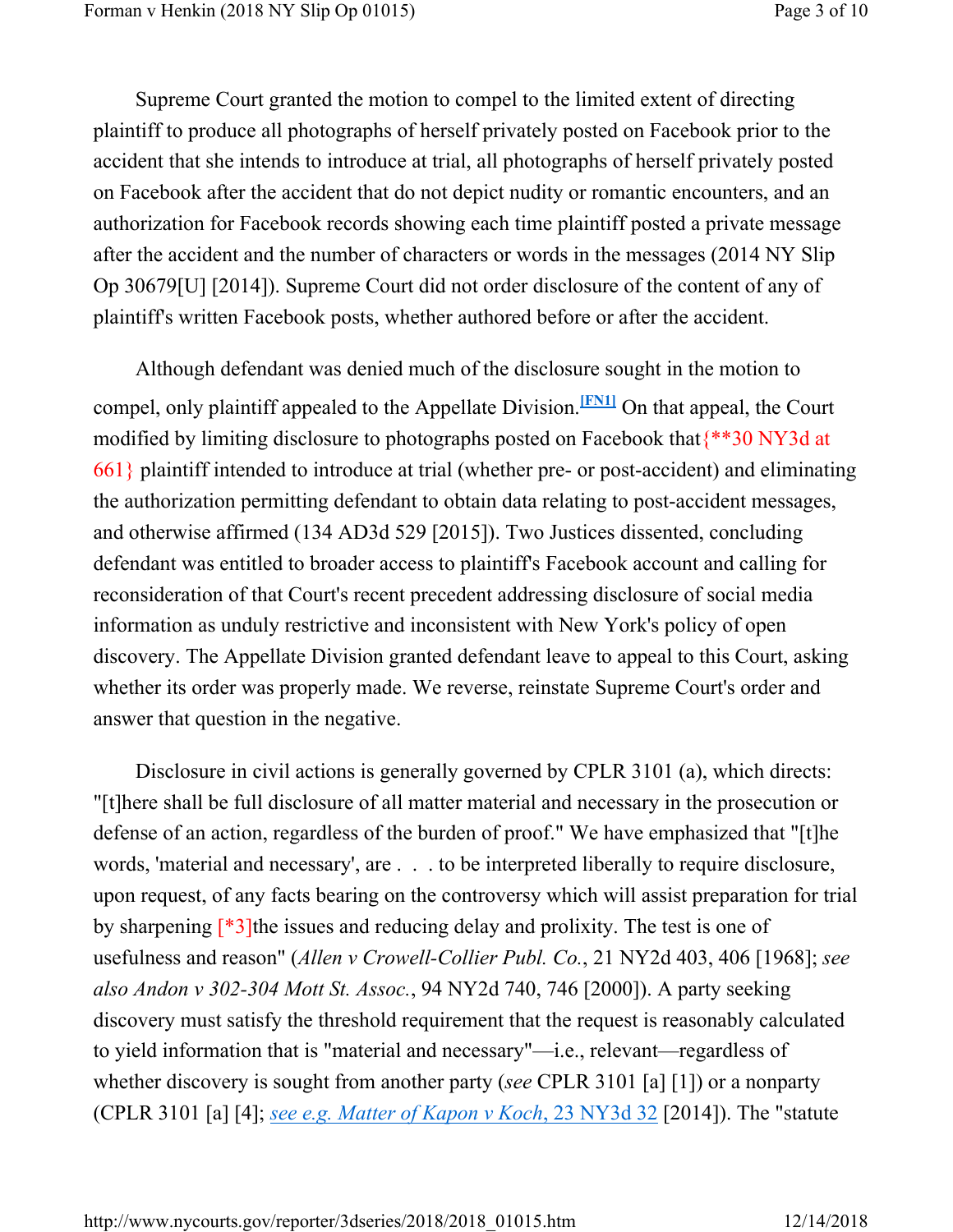embodies the policy determination that liberal discovery encourages fair and effective resolution of disputes on the merits, minimizing the possibility for ambush and unfair surprise" (*Spectrum Sys. Intl. Corp. v Chemical Bank*, 78 NY2d 371, 376 [1991]).

The right to disclosure, although broad, is not unlimited. CPLR 3101 itself "establishes three categories of protected materials, also supported by policy considerations: privileged matter, absolutely immune from discovery (CPLR 3101 [b]); attorney's{\*\*30 NY3d at 662} work product, also absolutely immune (CPLR 3101 [c]); and trial preparation materials, which are subject to disclosure only on a showing of substantial need and undue hardship" (*Spectrum* at 376-377). The burden of establishing a right to protection under these provisions is with the party asserting it—"the protection claimed must be narrowly construed; and its application must be consistent with the purposes underlying the immunity" (*id*. at 377).

In addition to these restrictions, this Court has recognized that "litigants are not without protection against unnecessarily onerous application of the discovery statutes. Under our discovery statutes and case law, competing interests must always be balanced; the need for discovery must be weighed against any special burden to be borne by the opposing party" (*Kavanagh v Ogden Allied Maintenance Corp.*, 92 NY2d 952, 954 [1998] [citations and internal quotation marks omitted]; *see* CPLR 3103 [a]). Thus, when courts are called upon to resolve a dispute,**[FN2]** discovery requests "must be evaluated on a caseby-case basis with due regard for the strong policy supporting open disclosure . . . Absent an [error of law or an] abuse of discretion," this Court will not disturb such a determination (*Andon*, 94 NY2d at 747; *see Kavanagh*, 92 NY2d at 954).**[FN3]**

Here, we apply these general principles in the context of a dispute over disclosure of social media materials. Facebook is  $a$ <sup>\*\*</sup>30 NY3d at 663} social networking website "where people can share information about their personal lives, including posting photographs and sharing information about what they are doing or thinking" (*Romano v Steelcase Inc.*, 30 Misc 3d 426, 429 [Sup Ct, Suffolk County 2010]). Users create unique personal profiles, make connections with new and old "friends" and may "set privacy levels to control with whom they share their information" (*id*. at 429-430). Portions of an account that are "public" can be accessed by anyone, regardless of whether the viewer has been accepted as a "friend" by the account holder—in fact, the viewer need not even be a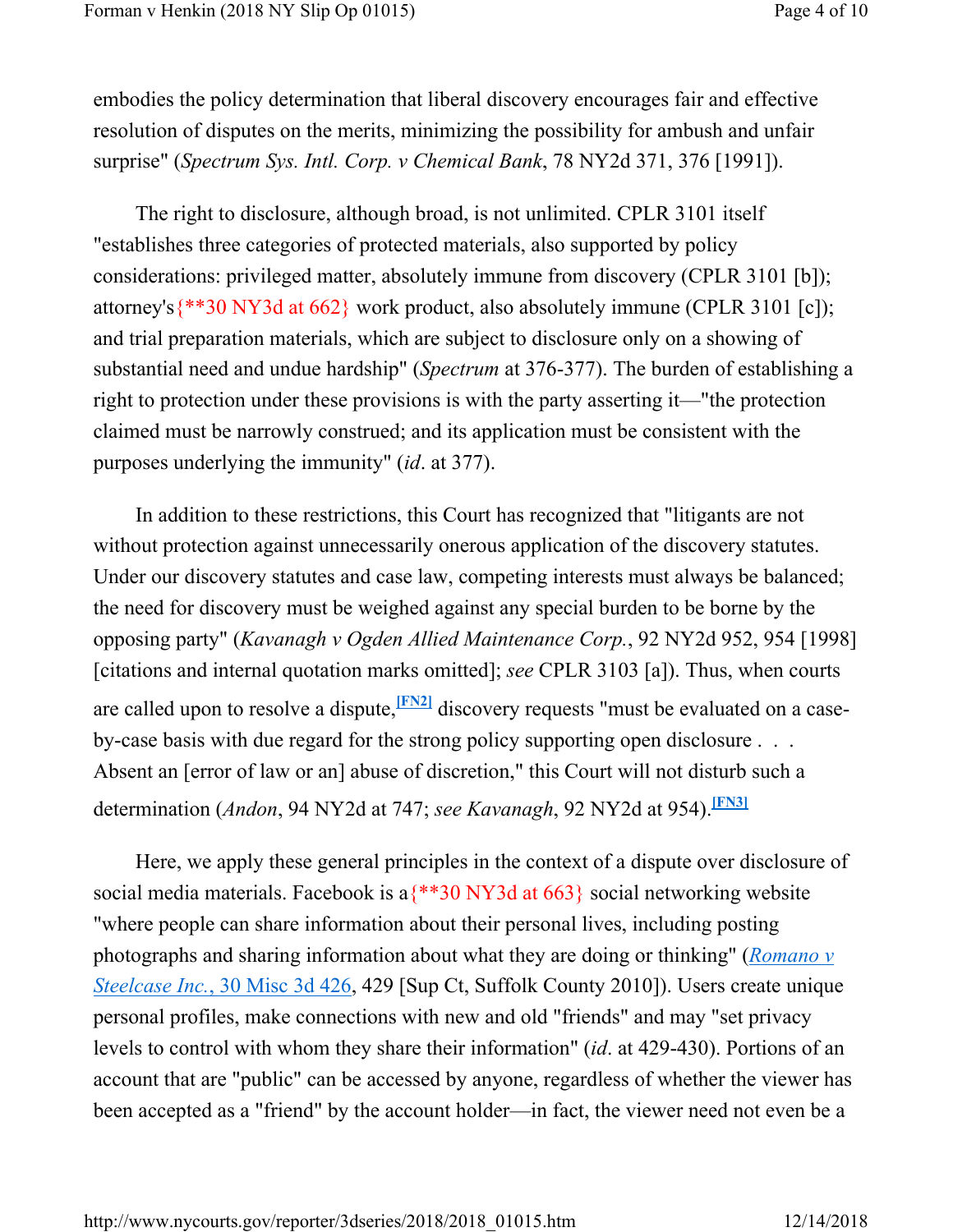fellow Facebook account holder (*see* Facebook, Help Center, *What audiences can I choose from when I share?*, https://www.facebook.com/help/211513702214269? helpref=faq\_content [last accessed Jan. 15, 2018]). However, if portions of an account are "private," this typically means that items are shared only with "friends" or a subset of "friends" identified by the account holder (*id*.). While Facebook—and sites like it—offer relatively new means of sharing information with others, there is nothing so novel about Facebook materials that precludes application of New York's long-standing disclosure rules to resolve this dispute.

On appeal in this Court, invoking New York's history of liberal discovery, defendant argues that the Appellate Division erred in employing a heightened threshold for production of social media records that depends on what the account holder has chosen to share on the public portion of the account. We agree. Although it is unclear precisely what standard the Appellate Division applied, it cited its prior decision in *Tapp v New York State Urban Dev. Corp.* (102 AD3d 620 [1st Dept 2013]), which stated: "To warrant discovery, defendants must establish a factual predicate for their request *by identifying relevant information in plaintiff's Facebook account—*that is, information that 'contradicts or conflicts with plaintiff's alleged restrictions, disabilities, and losses, and other claims' " (*id.* at 620 [emphasis added]). Several courts applying this rule appear to have conditioned discovery of material on the "private" portion of a Facebook account on whether the party seeking disclosure demonstrated there was material in the "public" portion that tended to contradict the injured party's allegations in some respect (*see e.g. Spearin v Linmar, L.P.*, 129 AD3d 528 [1st Dept 2015]; *Nieves v 30 Ellwood Realty LLC*, 39 Misc 3d 63 [App Term, 1st Dept 2013];{\*\*30 NY3d at 664} *Pereira v City of New York*, 40 Misc 3d 1210[A], 2013 NY Slip Op 51091[U] [Sup Ct, Queens County 2013]; *Romano*, 30 Misc 3d 426). Plaintiff invoked this precedent when arguing, in opposition to the motion to compel, that defendant failed to meet the minimum threshold permitting discovery of any Facebook materials.

Before discovery has occurred—and unless the parties are already Facebook "friends"—the party seeking disclosure may view only the materials the account holder happens to have posted on the public portion of the account. Thus, a threshold rule requiring that party to "identify[ ] relevant information in [the] Facebook account" effectively permits disclosure only in limited circumstances, allowing the account holder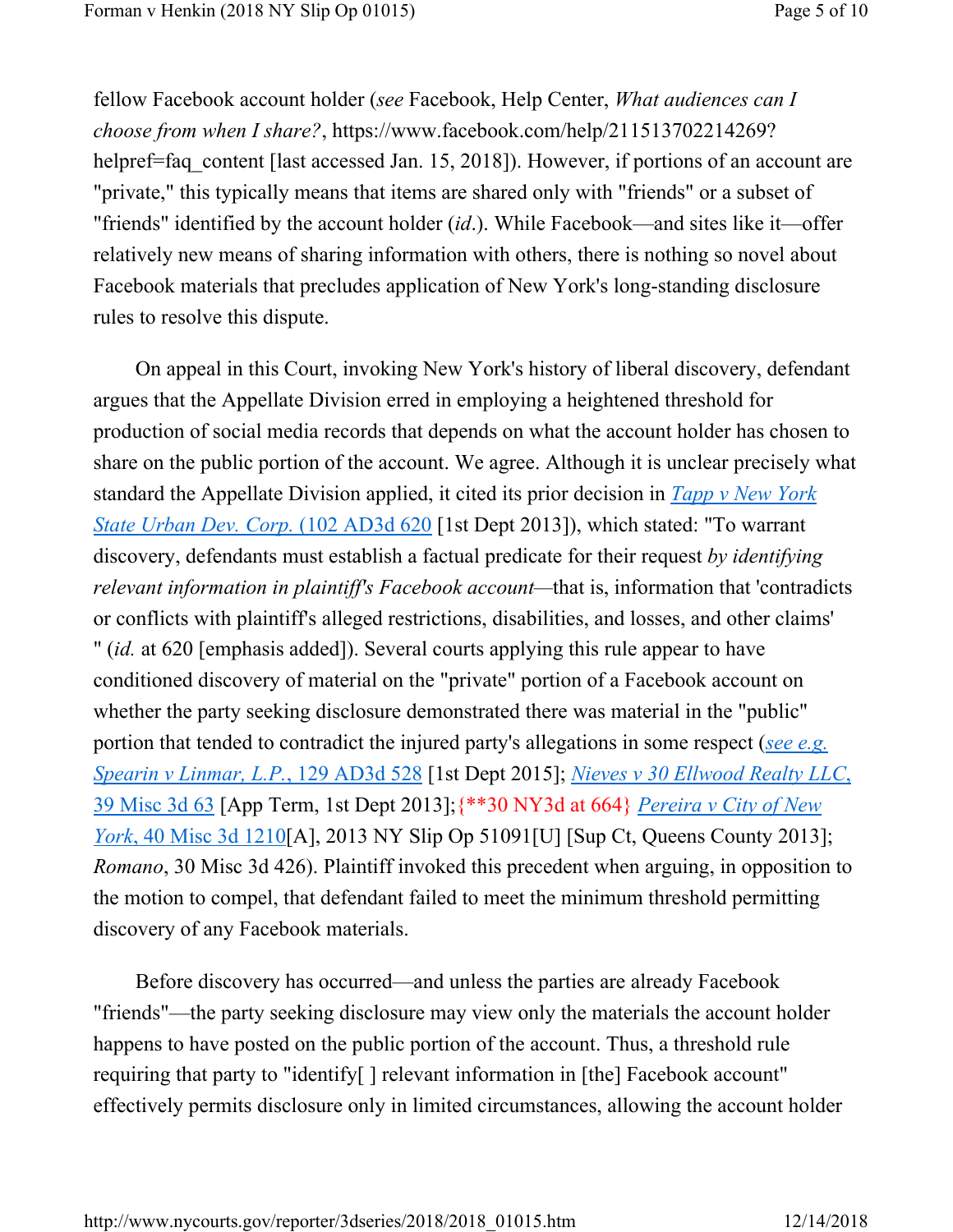to unilaterally obstruct disclosure merely by manipulating "privacy" settings or curating the materials on the public portion of the account.**[FN4]** [\*4]Under such an approach, disclosure turns on the extent to which some of the information sought is already accessible—and not, as it should, on whether it is "material and necessary in the prosecution or defense of an action" (*see* CPLR 3101 [a]).

New York discovery rules do not condition a party's receipt of disclosure on a showing that the items the party seeks actually exist; rather, the request need only be appropriately tailored and reasonably calculated to yield relevant information. Indeed, as the name suggests, the purpose of discovery is to determine if material relevant to a claim or defense exists. In many if not most instances, a party seeking disclosure will not be able to demonstrate that items it has not yet obtained contain material evidence. Thus, we reject the notion that the account holder's so-called "privacy" settings govern the scope of disclosure of social media materials.

That being said, we agree with other courts that have rejected the notion that commencement of a personal injury action renders a party's entire Facebook account automatically{\*\*30 NY3d at 665} discoverable (*see e.g. Kregg v Maldonado*, 98 AD3d 1289, 1290 [4th Dept 2012] [rejecting motion to compel disclosure of all social media accounts involving injured party without prejudice to narrowly-tailored request seeking only relevant information]; *Giacchetto*, 293 FRD at 115; *Kennedy v Contract Pharmacal Corp*., 2013 WL 1966219, \*2, 2013 US Dist LEXIS 67839, \*3-4 [ED NY, May 13, 2013, No. CV 12-2664 (JFB) (ETB)]). Directing disclosure of a party's entire Facebook account is comparable to ordering discovery of every photograph or communication that party shared with any person on any topic prior to or since the incident giving rise to litigation—such an order would be likely to yield far more nonrelevant than relevant information. Even under our broad disclosure paradigm, litigants are protected from "unnecessarily onerous application of the discovery statutes" (*Kavanagh*, 92 NY2d at 954).

Rather than applying a one-size-fits-all rule at either of these extremes, courts addressing disputes over the scope of social media discovery should employ our wellestablished rules—there is no need for a specialized or heightened factual predicate to avoid improper "fishing expeditions." In the event that judicial intervention becomes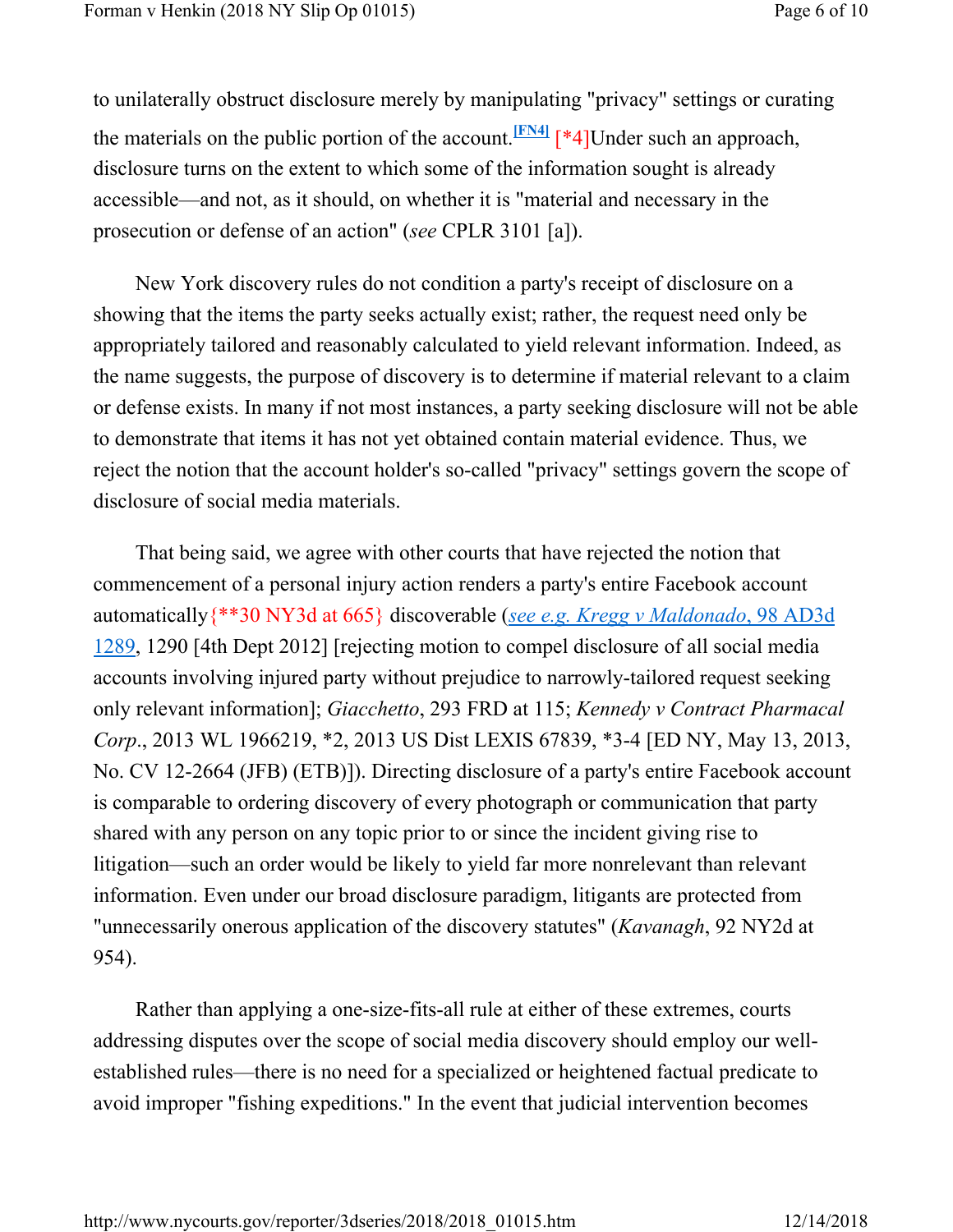necessary, courts should first consider the nature of the event giving rise to the litigation and the injuries claimed, as well as any other information specific to the case, to assess whether relevant material is likely to be found on the Facebook account. Second, balancing the potential utility of the information sought against any specific "privacy" or other concerns raised by the account holder, the court should issue an order tailored to the particular controversy that identifies the types of materials that must be disclosed while avoiding disclosure of nonrelevant materials. In a personal injury case such as this it is appropriate to consider the nature of the underlying incident and the injuries claimed and to craft a rule for discovering information specific to each. Temporal limitations may also be appropriate—for example, the court should consider whether photographs or messages posted years before an accident are likely to be germane to the litigation. Moreover, to the extent the account may contain sensitive or embarrassing materials of marginal relevance, the account holder can seek protection from the court (*see* CPLR 3103 [a]). Here, for example, Supreme Court exempted from disclosure any photographs of plaintiff depicting nudity or romantic encounters.

Plaintiff suggests that disclosure of social media materials necessarily constitutes an unjustified invasion of privacy. We  $\{\ast\ast\30\}$  NY3d at 666} assume for purposes of resolving the narrow issue before us that some materials on a Facebook account may fairly be characterized as private.**[FN5]** But even private materials may be subject to discovery if they are [\*5]relevant. For example, medical records enjoy protection in many contexts under the physician-patient privilege (*see* CPLR 4504). But when a party commences an action, affirmatively placing a mental or physical condition in issue, certain privacy interests relating to relevant medical records—including the physician-patient privilege—are waived (*see Arons v Jutkowitz*, 9 NY3d 393, 409 [2007]; *Dillenbeck v Hess*, 73 NY2d 278, 287 [1989]). For purposes of disclosure, the threshold inquiry is not whether the materials sought are private but whether they are reasonably calculated to contain relevant information.

Applying these principles here, the Appellate Division erred in modifying Supreme Court's order to further restrict disclosure of plaintiff's Facebook account, limiting discovery to only those photographs plaintiff intended to introduce at trial.**[FN6]** With respect to the items Supreme Court ordered to be disclosed (the only portion of the discovery request we may consider), defendant more than met his threshold burden of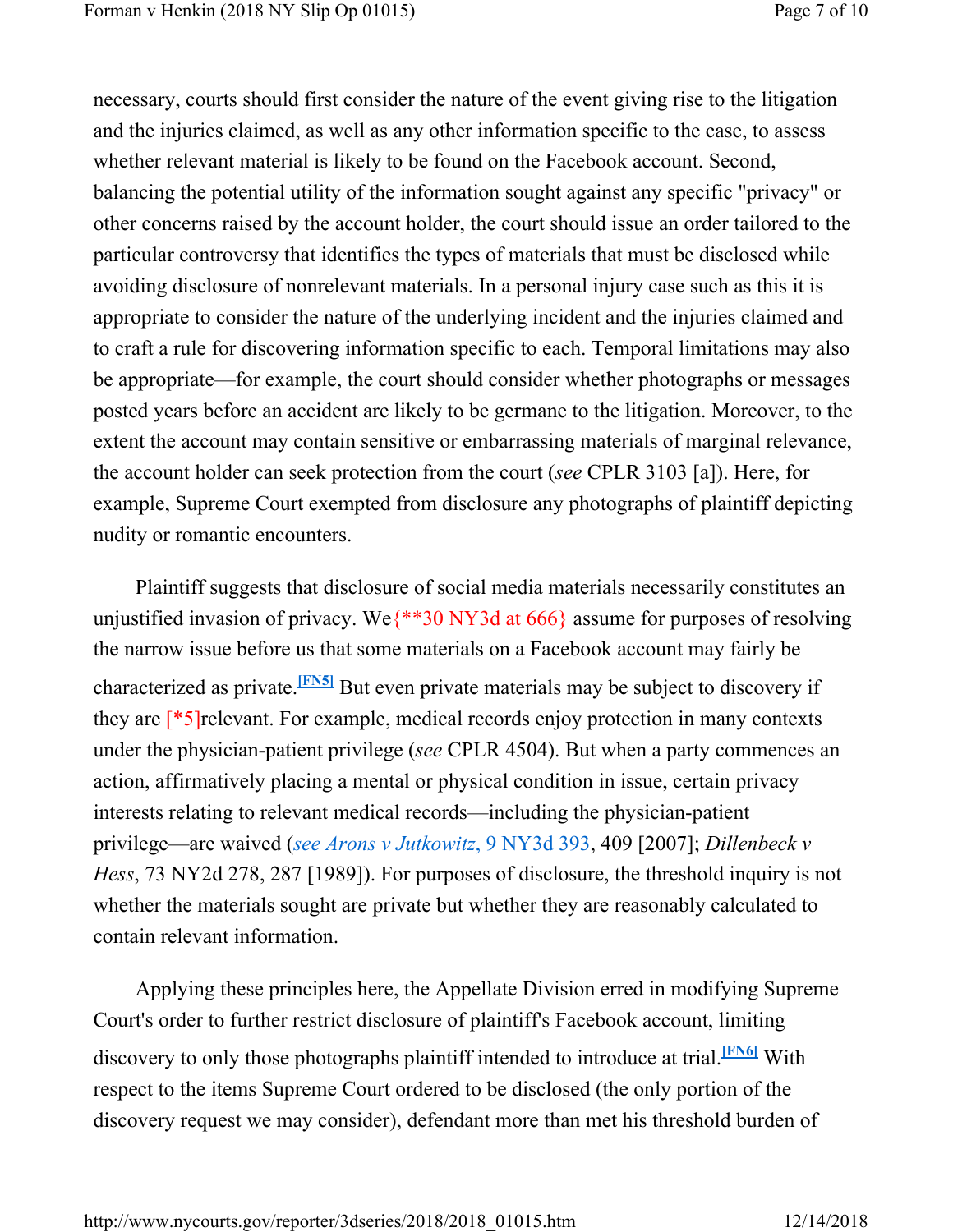showing that plaintiff's Facebook account was reasonably likely to yield relevant evidence. At her deposition, plaintiff indicated that, during the period prior to the accident, she posted "a lot" of photographs showing her active lifestyle. Likewise, given plaintiff's acknowledged tendency to post photographs representative of her activities on Facebook, there was a basis to infer that photographs she posted after the accident might be reflective of her post-accident activities and/or limitations. The{\*\*30 NY3d at 667} request for these photographs was reasonably calculated to yield evidence relevant to plaintiff's assertion that she could no longer engage in the activities she enjoyed before the accident and that she had become reclusive. It happens in this case that the order was naturally limited in temporal scope because plaintiff deactivated her Facebook account six months after the accident and Supreme Court further exercised its discretion to exclude photographs showing nudity or romantic encounters, if any, presumably to avoid undue embarrassment or invasion of privacy.

In addition, it was reasonably likely that the data revealing the timing and number of characters in posted messages would be relevant to plaintiff's claim that she suffered cognitive injuries that caused her to have difficulty writing and using the computer, particularly her claim that she is painstakingly slow in crafting messages. Because Supreme Court provided defendant no access to the content of any messages on the Facebook account (an aspect of the order we cannot review given defendant's failure to appeal to the Appellate Division), we have no occasion to further address whether defendant made a showing sufficient to obtain disclosure of such content and, if so, how the order could have been tailored, in light of the facts and circumstances of this case, to avoid discovery of nonrelevant materials.**[FN7]**

In sum, the Appellate Division erred in concluding that defendant had not met his threshold burden of showing that the materials from plaintiff's Facebook account that were ordered to be disclosed pursuant to Supreme Court's order were reasonably calculated to contain evidence "material and necessary" to the litigation. A remittal is not necessary here because, in opposition to the motion, plaintiff neither made a claim of statutory privilege, nor offered any other specific reason—beyond the general assertion that defendant did not meet his threshold burden—why any of those materials should be shielded from disclosure.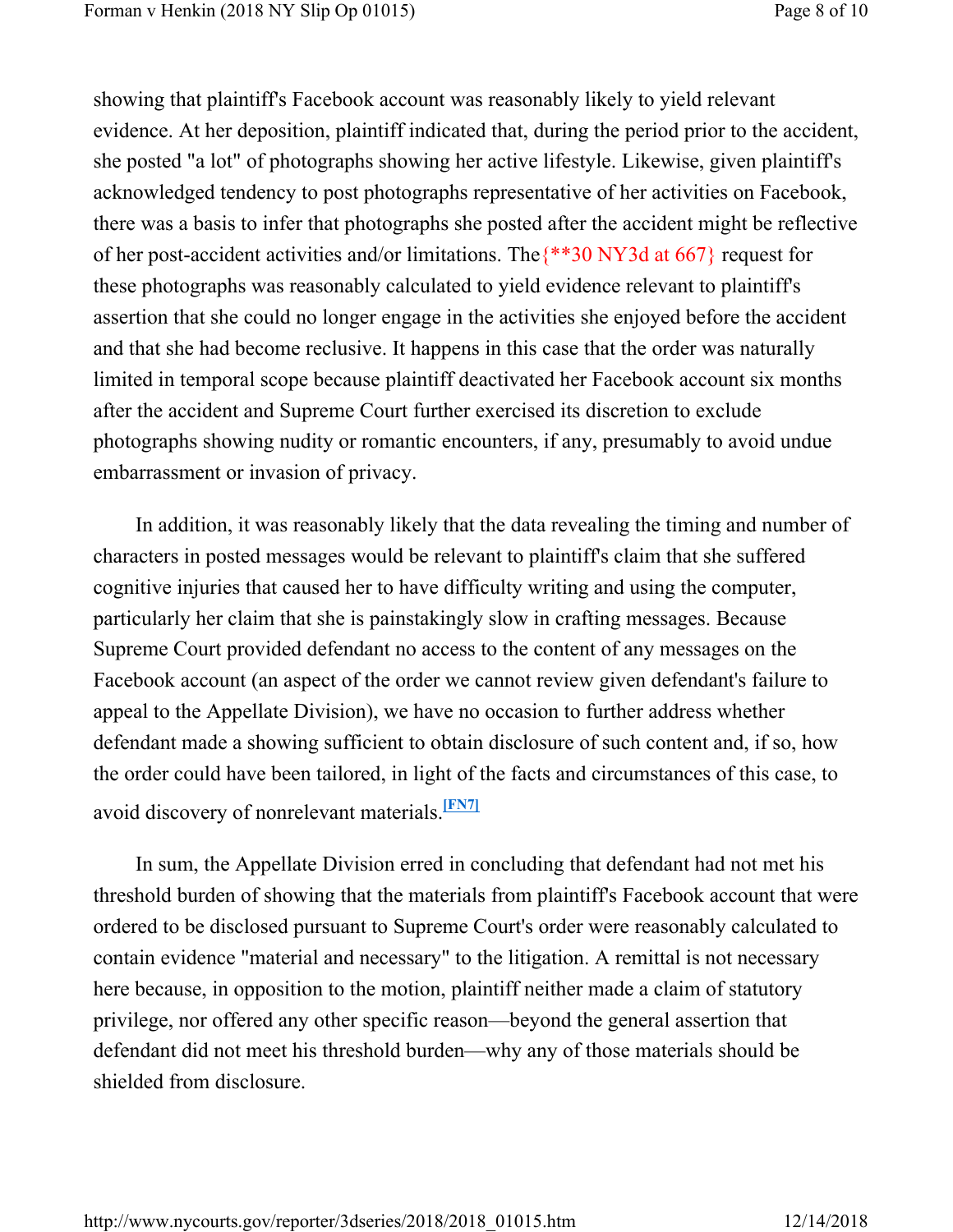Accordingly, the Appellate Division order insofar as appealed from should be reversed, with costs, the Supreme Court order reinstated and the certified question answered in the negative.  $\{***30\text{ NY}3d \text{ at } 668\}$ 

Judges Rivera, Stein, Fahey, Garcia, Wilson and Feinman concur.

Order insofar as appealed from reversed, with costs, order of Supreme Court, New York County, reinstated and certified question answered in the negative.

## **Footnotes**

**Footnote 1:** Defendant's failure to appeal Supreme Court's order impacts the scope of his appeal in this Court. "Our review of [an] Appellate Division order is 'limited to those parts of the [order] that have been appealed and that aggrieve the appealing party' " (*Hain v Jamison*, 28 NY3d 524, 534 n 3 [2016], quoting *Hecht v City of New York*, 60 NY2d 57, 61 [1983]). Because defendant did not cross-appeal and, thus, sought no affirmative relief from the Appellate Division, he is aggrieved by the Appellate Division order only to the extent it further limited Supreme Court's disclosure order.

**Footnote 2:** While courts have the authority to oversee disclosure, by design the process often can be managed by the parties without judicial intervention. If the party seeking disclosure makes a targeted demand for relevant, non-privileged materials (*see* CPLR 3120 [1] [i]; [2] [permitting a demand for items within the other party's "possession, custody or control," which "shall describe each item and category with reasonable particularity"]), counsel for the responding party—after examining any potentially responsive materials—should be able to identify and turn over items complying with the demand. Attorneys, while functioning as advocates for their clients' interests, are also officers of the court who are expected to make a bona fide effort to properly meet their obligations in the disclosure process. When the process is functioning as it should, there is little need for a court in the first instance to winnow the demand or exercise its in camera review power to cull through the universe of potentially responsive materials to determine which are subject to discovery.

**Footnote 3:** Further, the Appellate Division has the power to exercise independent discretion—to substitute its discretion for that of Supreme Court, even when it concludes Supreme Court's order was merely improvident and not an abuse of discretion—and when it does so applying the proper legal principles, this Court will review the resulting Appellate Division order under the deferential "abuse of discretion" standard (*see e.g. Andon*; *Kavanagh*; *see generally Kapon*).